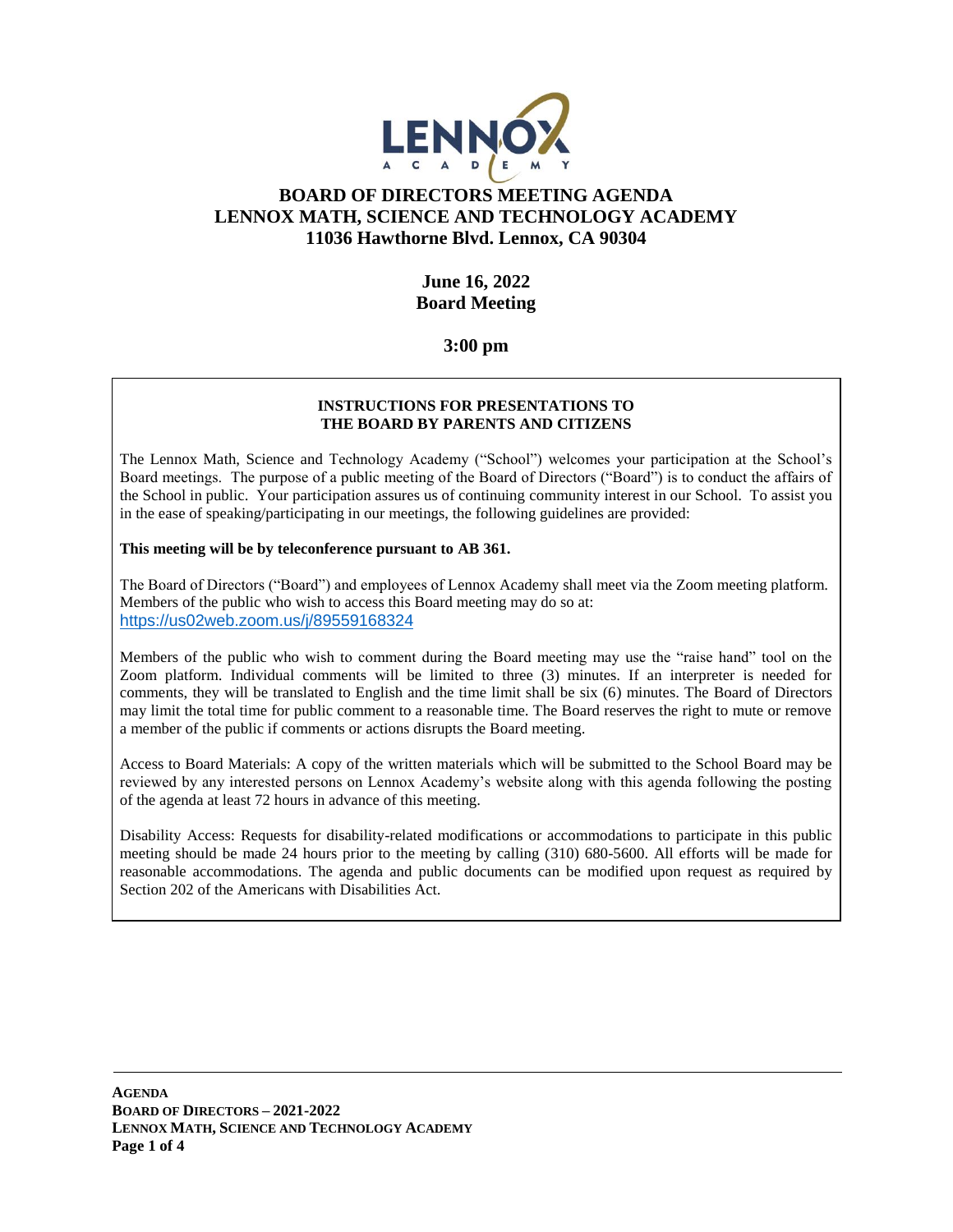# **I. PRELIMINARY**

#### **A. CALL TO ORDER**

#### **B. ROLL CALL**

|                  | Present | Absent |
|------------------|---------|--------|
| Andrade, SP      |         |        |
| Latuner, Karen   |         |        |
| McDaniel, Bruce  |         |        |
| McCray, Steve    |         |        |
| McMichael, Shuna |         |        |
| Stabile, John    |         |        |
| Vazquez, Celeste |         |        |
|                  |         |        |

# **C. APPROVAL OF MINUTES FROM BOARD MEETING 5/26/22**

# **D. APPROVAL OF AGENDA**

#### **II. OPEN SESSION**

#### **A. COMMUNICATIONS**

1. RECOGNITION/PRESENTATIONS: a. No Presentations

# 2. EXECUTIVE DIRECTOR'S REPORT: This is a presentation of information which has occurred since the previous Board meeting.

3. ORAL COMMUNICATIONS: Non-agenda items: no individual presentation shall be for more than three (3) minutes and the total time for this purpose shall not exceed fifteen (15) minutes. Ordinarily, Board members will not respond to presentations and no action can be taken. However, the Board may give direction to staff following a presentation.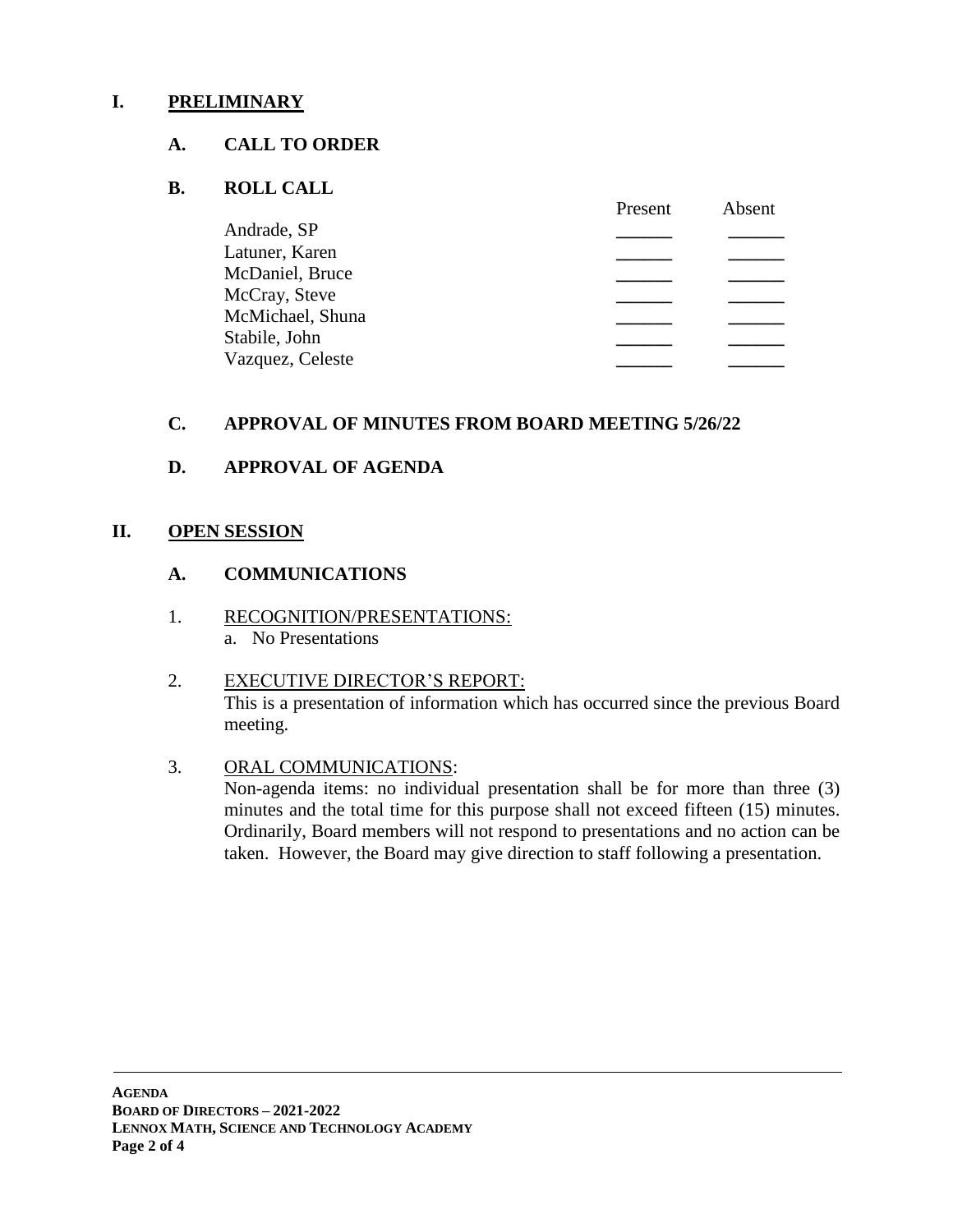# **B. ITEMS SCHEDULED FOR DISCUSSION AND/OR ACTION**

a. Discuss and consider conducting the Lennox Academy Board of Directors **August 25th, 2022** board meeting via teleconference in accordance with adopted resolutions 2122-3 & AB361.

| It is recommended that the Board approve | Motion: Action: |  |
|------------------------------------------|-----------------|--|
| Agenda Item B.a.                         | Second: Vote:   |  |

- b. Accept and approve job resignation/release of the following employees:
	- i. Julius Apusen Teacher
	- ii. Bryan Monroy Teacher
	- iii. Aileen Gonzalez Teacher
	- iv. Rebecca Mundy Teacher

| It is recommended that the Board approve | Motion: Action: |  |
|------------------------------------------|-----------------|--|
| Agenda Item B.b.                         | Second: Vote:   |  |

c. Ratify and approve employment of Karla Jara, Office & Health Clerk effective June 6, 2022.

| It is recommended that the Board approve | Motion: Action: |  |
|------------------------------------------|-----------------|--|
| Agenda Item B.c.                         | Second: Vote:   |  |

- d. Approve two-year term extension (effective July 2022 through June 2024) for the following Board Directors:
	- i. Dr. Bruce McDaniel
	- ii. Dr. Stephen McCray
	- iii. Celeste Vazquez
	- iv. SP Andrade

| It is recommended that the Board approve | Motion: Action: |       |
|------------------------------------------|-----------------|-------|
| Agenda Item B.d.                         | Second:         | Vote: |

e. Approve purchase of auto shop equipment, not to exceed \$200,000.

| It is recommended that the Board approve | Motion:       | Action: |
|------------------------------------------|---------------|---------|
| Agenda Item B.e.                         | Second: Vote: |         |

- f. Consider and approve the following Board meetings schedule for the 2022- 2023 school year:
	- 1. August 25, 2022
	- 2. September 29, 2022
	- 3. October 27, 2022